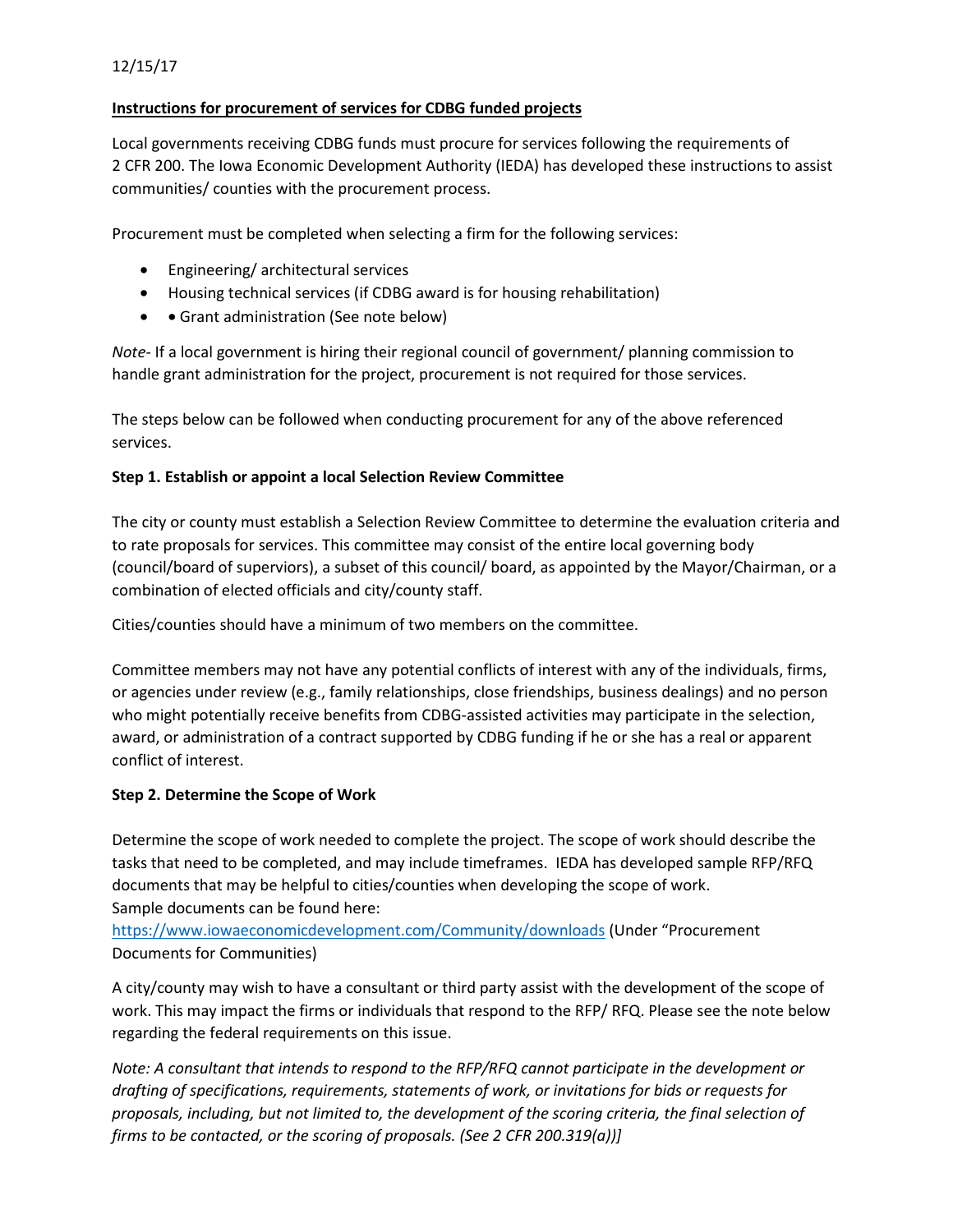#### **Step 3. Determine the Selection Criteria to Evaluate Respondents**

Determine what evaluation criteria will be used to rate the proposals submitted to the city/county. IEDA sample documents include evaluation criteria, however, a city/county may revise those for their own purposes. Sample documents can be found here:

<https://www.iowaeconomicdevelopment.com/Community/downloads> (Under "Procurement Documents for Communities)

When issuing an RFQ for professional services (architectural and engineering), cost should not be included in the selection criteria.

*Note: Per federal 2 CFR 200 requirements, geographic proximity cannot be included as an evaluation criteria.*

## **Step 4. Develop the request for proposals (RFP) Package**

Develop a RFP/ RFQ document to provide to potential respondents. The document should include:

- Scope of work
- Evaluation criteria & scoring
- Submission deadline and instructions for submission
- Contact information for a local point of contact (to answer questions on the RFP/RFQ)
- "Intent to Comply with Section 3 Requirements"- this form must be signed by all bidders and returned with bid documents. This form is available here: <https://www.iowaeconomicdevelopment.com/Community/downloads> (Under "Section 3 Guidance")

When developing the RFP document, it is important to make sure the city/county is asking for the appropriate information to evaluate the proposal. For example, if one of the evaluation criteria is experience with the CDBG program, the RFP/RFQ should ask respondents to include a description of their previous work with the CDBG program.

## **Step 5: Check HUD Registry for Section 3 businesses**

Section 3 of the Housing and Urban Development Act of 1968] is HUD's legislative directive for providing preference to low-income residents of the local community (regardless of race or gender), and the businesses that substantially employ these persons, for new employment, training and contracting opportunities resulting from HUD-funded projects.

Communities should check the HUD registry for Section 3 businesses in the county in which the project is taking place. The registry is located here:<https://portalapps.hud.gov/Sec3BusReg/BRegistry/What>

If a Section 3 business is located, the city should share the RFP package with that business, if the proposal is for the type of work or services that the company may provide.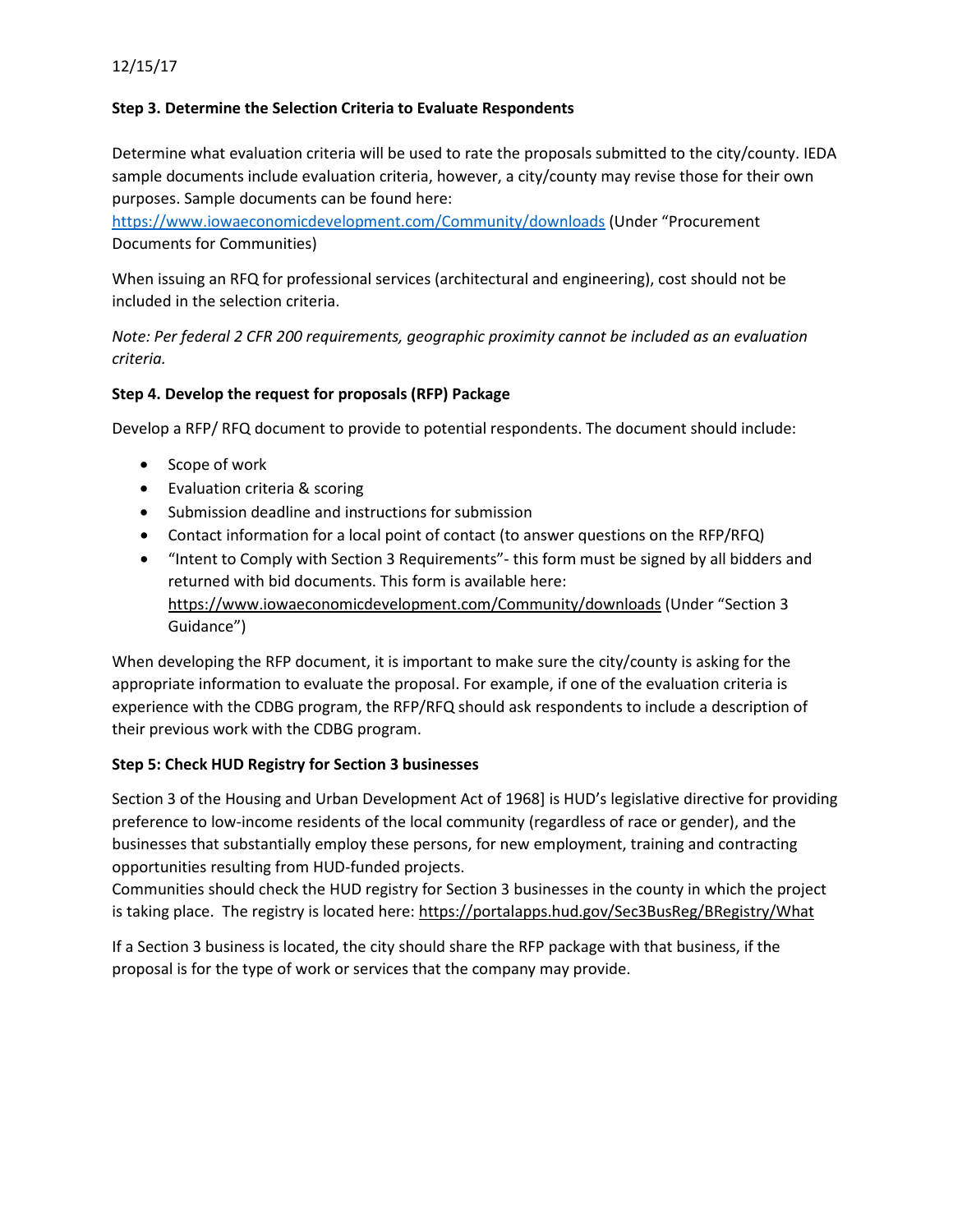## 12/15/17

#### **Step 6. Advertise the RFP/ RFQ**

Advertise RFP/RFQ in a locally distributed newspaper. This may be a paper published in the community, or a regional paper that is available locally.

When publishing the RFP/RFQ, cities/counties should allow adequate time between publication and the proposal deadline; This should allow time for firms to prepare their response. A good practice would be to allow at least two weeks from the publication date and the proposal deadline, to encourage numerous responses.

IEDA has developed sample publications for cities/counties to use. These samples are available on the IEDA website:<https://www.iowaeconomicdevelopment.com/Community/downloads> (Under "Procurement Documents for Communities)

The city/county may also send the RFP/RFQ directly to firms or individuals that may be interested in responding. Direct solicitation may increase the number of responses submitted, however, this is not a requirement.

#### **Step 7. Review and rate proposals**

After the submittal deadline, the committee should review and rate each of the proposals received. Committee members should use the evaluation criteria established in step 3 above. Each committee member should score the proposals; all scores can then be averaged to determine the highest scoring proposal.

The firm with the highest average points should be selected.

If a Section 3 business submits a bid, the city/county must give priority to the greatest extent possible to those businesses. In this instance, the city/county should contact IEDA for further guidance to ensure compliance with the federal Section 3 requirements.

*Note: For RFQs, when cost is not included in the evaluation criteria, cities/counties should select the highest ranking proposal and then negotiate price with the firm. If an agreement cannot be reached regarding cost, cities/counties may move to the second highest rated proposal and attempt to negotiate cost.*

## **Step 8. Approve the selected contractor and award contract**

The City Council/Board of Supervisors should have final authority to award the contract to the selected contractor. The review committee should present a recommendation to the governing board for final approval.

A contract for services should be prepared between the city/county and the selected contractor. The council/ board of supervisors may take separate action to approve the contract for services.

*Note: Before any contact is executed, the city/county should ensure that all required federal language is included in the contract. Please contact IEDA with questions regarding this language.*